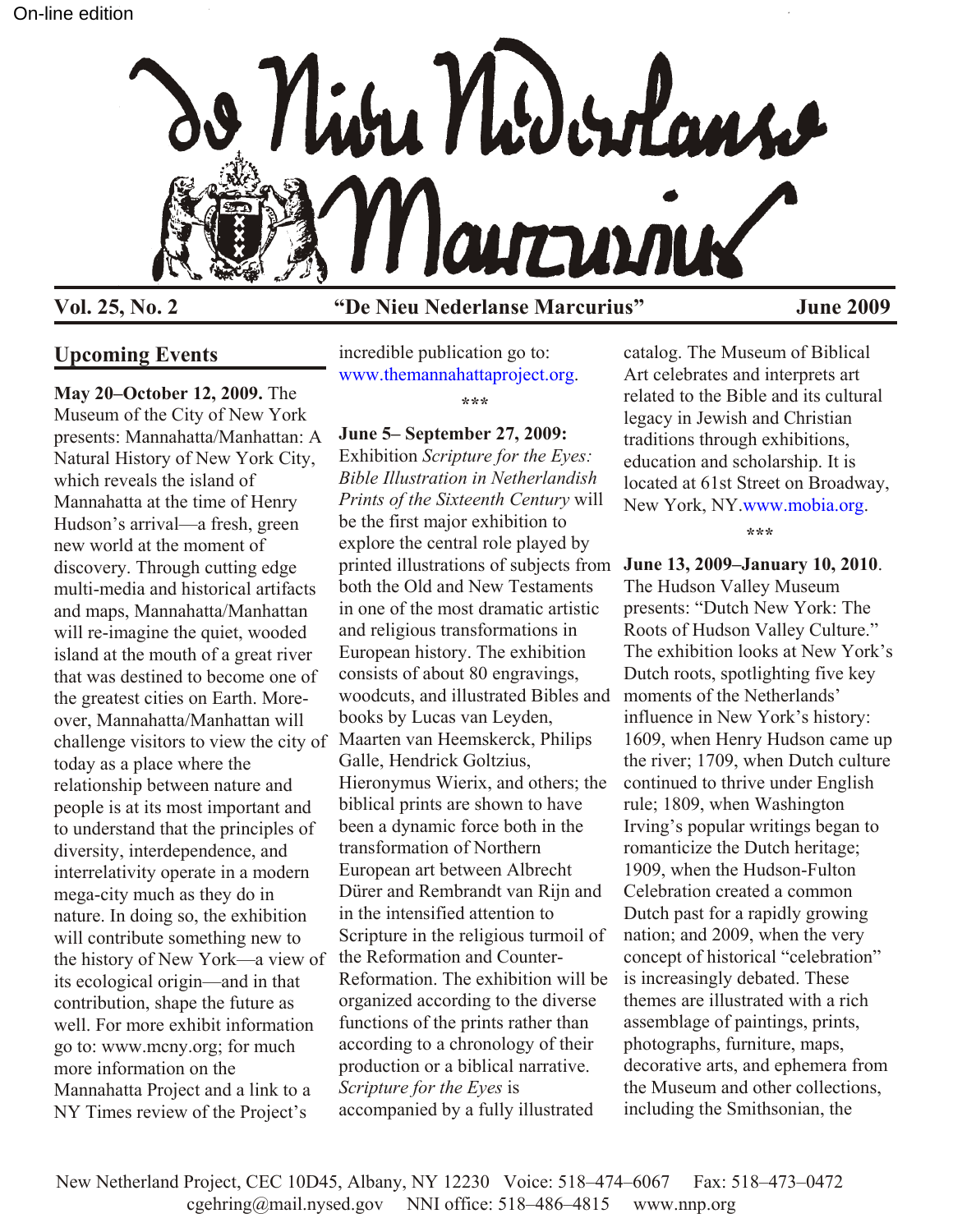## **De Nieu Nederlanse Marcurius 2**

Brooklyn Museum, and the National Gallery of Art. The Museum is located at 511 Warburton Avenue, Yonkers, NY 10701, (914) 963-4550, [www.hrm.org](http://www.hrm.org).

**\*\*\***

**June 23, 2009.** *The Native response to Henry Hudson*, panel discussion with a o. Shirley Dunn, moderated by John Ring Adams. The indigenous reaction to Henry Hudson's visit 400 years ago varied sharply. The panelists will examine the strategies and perspectives of the three main groups of Native Americans that Hudson encountered. Program starts at 6:30pm at the Museum of the City of New York, Fifth Ave/104 St. For tickets: 212–534–1672 x3394.

\*\*\*

**July 14, 2009.** The Museum of the City of New York will host a panel discussion and book signing for *Explorers, Fortunes and Love Letters* scheduled to begin at **6:30.** The panel will consist of the following contributors to the publication: Noah Gelfand, Peter Rose, and David Voorhees, and will be moderated by Charles Gehring. For more information contact the program coordinator Laura Bintzer at [lbintzer@mcny.org](mailto:lbintzer@mcny.org).

**\*\*\***

**July 31, 2009**: *Dutch Colonial Architecture and Material Culture*, a special tour of the Luykas Van Alen House and site, Kinderhook, NY, from 4–5pm. Registration required. For more information: 518–758–9265.

#### **Until September 27, 2009**.

*Amsterdam/New Amsterdam: The Worlds of Henry Hudson*, presented in collaboration with the New Netherland Institute, Albany, and the National Maritime Museum Amsterdam/Nederlands Scheepvaartmuseum Amsterdam, will employ rare 16th– and 17th–century objects, images, and documents from major American and Dutch collections to bring the transatlantic world to life and reveal how Henry Hudson's epic third voyage of exploration planted the seeds of a modern society that took root and flourished in the New World.

For more information go to: [www.mcny.org](http://www.mcny.org)

### **Save the Date!**

The NNI has scheduled the 32nd Rensselaerswijck Seminar "Kiliaen van Rensselaer's *Colonie*: Beginning of European Settlement of the Upper Hudson" from October 1– Saturday October 3, 2009. The Seminar will begin Thursday evening with a lecture by Russell Shorto followed by book signings and a reception. The programs on Friday and Saturday will focus on the Rensselaerswijck patroonship and genealogical resources for tracing one's Dutch ancestors both here and in the Netherlands. Speakers include Stefan Bielinski, Peter Christoph, Jan Folkerts , Henry Hoff, Nico Plomp, Oliver Rink, Martha Shattuck, Len Tantillo, Janny Venema , and Charles Gehring. As an added attraction, many of the authors of Explorers, Fortunes, and Love

Letters: A Window on New Netherland will participate in a roundtable discussion of their current research activities. William 'Chip' Reynolds, captain of the Half Moon will be the featured speaker at the New Netherland dinner Saturday evening. In addition to the seminar programs, there will be an opportunity to visit Albany's First Dutch Reformed Church, participate in an AquaDuck tour of Albany, a guided tour of *Hudson River Panorama: 400 Years of History, Art, and Culture*, an exhibition at the Albany Institute of History and Art, and view an orientation film on the city of Albany. We hope many family associations will consider having their reunions at this time. We have booked a block of rooms at the Hampton Inn and Suites in downtown Albany for this event. A preliminary program, registration form, room reservation details will be available shortly online and sent by mail to NNI members. If you would like more information or have questions or comments, please contact Marilyn Douglas at: 518.408.1212 or email at: mdouglas@mail.nysed.gov

### **Publications**

"Without being aware of it, the inhabitants of New Netherland helped to spawn something new. We are their heirs, their future. They are our fathers and mothers. I can't think of a grander achievement for a historical venture than to kindle the awareness of such a familial connection between the present and a forgotten moment in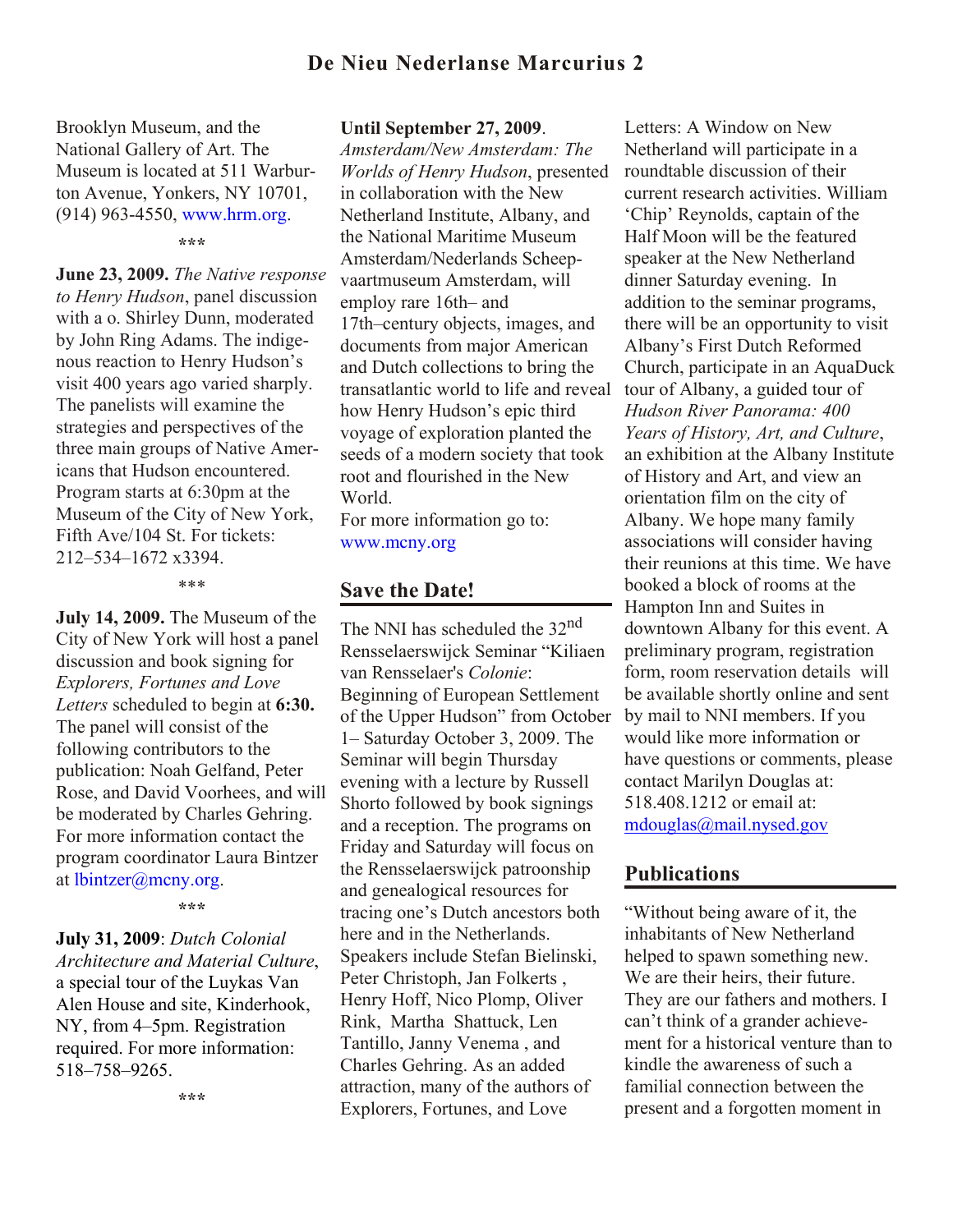the past." (From Russell Shorto's essay "Three Conversations"). Today, four hundred years later, the influence of the Dutch still remains in America. *Explorers, Fortunes and Love Letters: A Window on New Netherland* presents the fascinating story of this diverse and enterprising colony and its enduring cultural impact. The twelve essays in the book cover a wide array of topics and historical perspectives, immersing the reader in the day-to-day life of the settlers and tracing the influence of the Dutch from the seventeenth century to the present. These topics range from Henry Hudson's navigational methods, the pursuit of fortune in the New World, child-rearing practices, and the love letters of Kiliaen van Rensselaer to the interactions between Dutch settlers and the Mohawks, Jews, and barber surgeons in New Netherland. Other essays cover the transformation of St. Nicholas into Santa Claus, the significance of bread baking, New York factional politics, and why New Netherland matters today. Readers will find this compilation brimming with fresh and varied perspectives on the origins of American culture and society, opening many truly new windows on the colony of New Netherland. Edited by Martha Dickinson Shattuck, *Explorers, Fortunes and Love Letters: A Window on New Netherland,* is published by the New Netherland Institute and Mount Ida Press. Distributed by SUNY Press. 184 pages, 8 color and 1 black and white illustrations, map, index. 7" by 10". Hardcover. ISBN 978-0-9625368-5-4. \$29.95.

**\*\*\***

Kees-Jan Waterman, co-winner of the 2007 Hendricks Manuscript Award, announces publication of his manuscript on the fur trade in Albany. The book consists of a translation of Evert Wendell's account book of fur trade with Indian customers between 1695 and 1726. An introduction, detailed index and CD with the transcription of the original Dutch text make for an attractive package. Information on *To Do Justice to Him and Myself: Evert Wendells Account Book of the Fur Trade with Indians in Albany, N.Y., 1695-1726* can be found on the website of the publisher, the American Philosophical Society (Philadelphia), www. aps-pub.com/ lightningrod.htm (scroll to bottom of page). Price: \$50.00 [ISBN 978-1-60618-912-2]. Orders may be placed through the [form available at https://secure.dca.](https://secure.dca.net/amphilsoc.org/order_form.htm) net/amphilsoc.org/order\_form.htm. Shipping charges to foreign countries can be verified before ordering, by emailing [fulfillment@amphilsoc.org](mailto:fulfillment@amphilsoc.org). The publisher is working to make the volume and its separate parts (translation, transcription) also available through a printing-on-demand option. Kees-Jan Waterman can be reached a[t keesjw@hotmail.com.](mailto:keesjw@hotmail.com)

**\*\*\***

*Dutch New York: The Roots of Hudson Valley Culture* is the companion to the exhibition of the same name opening at the Hudson River Museum on 12 June (see above). The paperback book consists of thirteen essays and many illustrations, delving into four hundred years of the Dutch role in America's growth and development. The 450-page book is to be published on June 12 and may be purchased from Amazon.com for \$19.77. (Don't forget to enter Amazon through our website.)

**\*\*\***

Amy Chu's *Day of Empire: How Hyperpowers Rise to Global Dominance—and Why They Fall,* focuses on eleven "hyperpowers" ranging from Persia and Rome to America. In a middle section called: "The Enlightening of Tolerance" is a chapter on "The Dutch World Empire." It's an original analysis of Dutch commercial dominance in the 17th c. with a thought–provoking common thread shared by every empire, ultimately causing their rise and demise. Anchor Books paperback, 2007. 396 pages, \$16.95. [ISBN:978-1-4000-7741-0].

#### **Learn Dutch**

Leuven University in Belgium announces its intensive Dutch summer course: intended for beginnners or learners wanting to improve their knowledge of the language. There are 5 levels: Elementary, Intermediate A, Intermediate B, Advanced A, and Advanced B. The teaching language is Dutch. Passive knowledge of English and/or French is an advantage. A level test on the first day will determine your knowledge of the Dutch language. For more information visit:

[ilt.kuleuven.be/summercourse](http://ilt.kuleuven.be/summercourse).